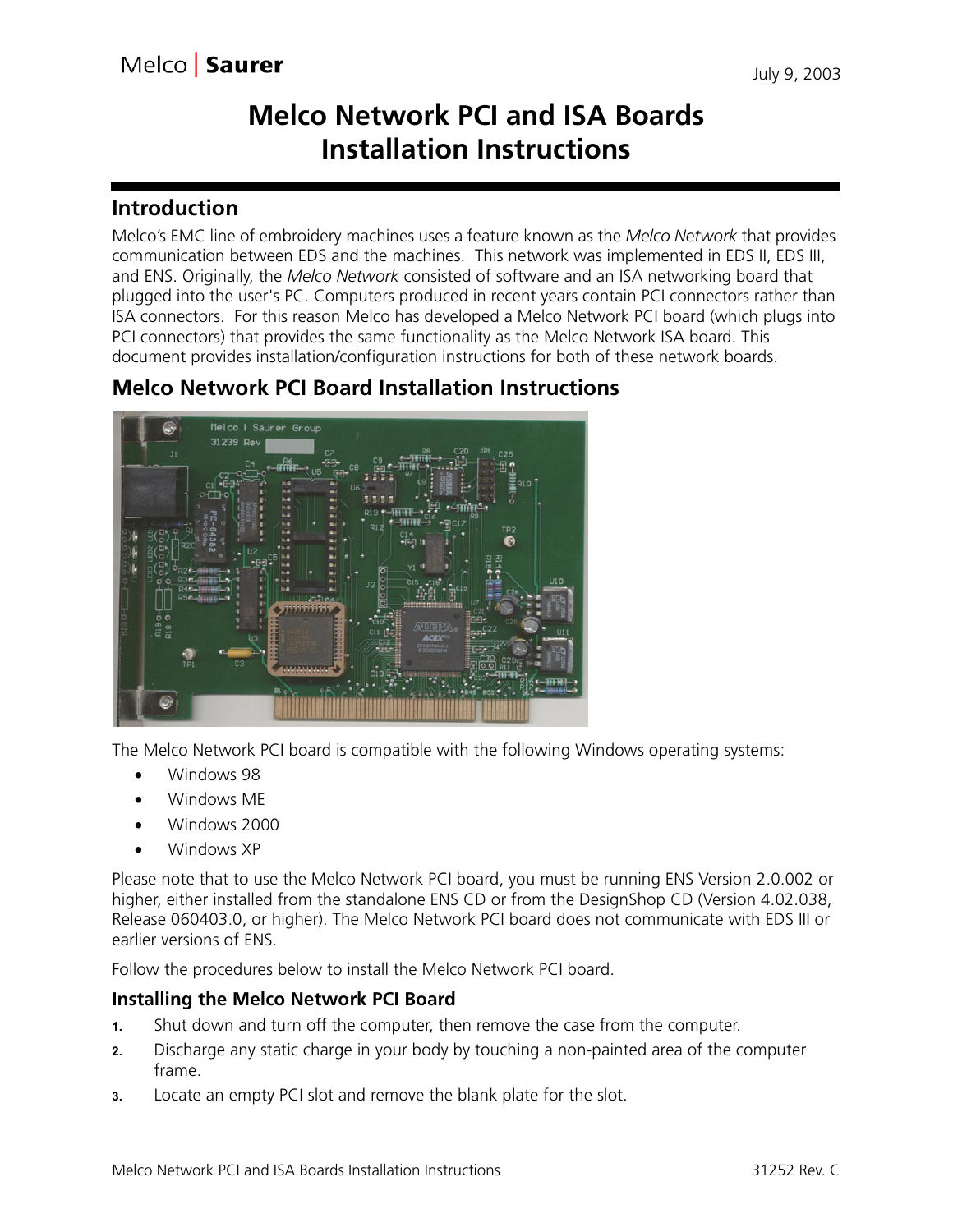- **4.** Install the Melco Network PCI board into the computer and secure it with a holding screw.
- **5.** You are now finished installing the Melco Network PCI board and can replace the computer case.

## **Driver Installation Instructions**

At this point you will need to install the driver for the Melco Network PCI board. This driver is available on the ENS Installation CD (Version 2.00.002 and higher) or the DesignShop Installation CD (Version 4.02.038, Release 060403.0, or higher).

- **1.** Turn on your computer.
- **2.** Your computer will display a message stating that new hardware has been found. Click **OK** to proceed to the *New Hardware Wizard*.
- **3.** Insert the ENS or DesignShop CD. The CD provides the driver for the Melco Network PCI board.
- **4.** The first screen in the wizard will ask you to choose a method to search for the board driver. Select the recommended option - (**Search for the best driver for your device**).
- **5.** Click the **Next** button.
- **6.** On the next screen, make sure the **Floppy Drive** box is unchecked, then check the **CD ROM** box.
- **7.** Click the **Next** button.
- **8.** The driver for the Melco Network PCI board will now be installed. After the installation is complete, remove the ENS or DesignShop CD, then restart your computer.

## **ENS Installation**

If you do not have ENS Version 2.00.002 or higher installed on your computer, complete the following steps to install it. (If you installed ENS when installing DesignShop, you can continue to the next section if it was DesignShop Version 4.02.038, Release 060403.0, or higher).

## **Installation from ENS CD (Version 2.00.002 or higher)**

- **1.** Make sure you have an ENS, DesignShop or EDS IV dongle attached to your computer. You will not be able to install ENS on your computer without one of these dongles. *NOTE:* If you are only running EDS III, you will need an ENS dongle to run ENS Version 2.00.002 or higher.
- **2.** Insert the ENS Installation CD.
- **3.** The ENS Setup program should begin automatically. If the Setup program does not start automatically, click on *Start->Run* and type *D:\SETUP* (where D: is the drive letter of the CD ROM drive) and click **OK**.
- **4.** After the ENS installation is complete, restart your computer.

## **Installation from the DesignShop CD (Ver. 4.02.038, Rel. 060403.0, or higher)**

(These instructions assume you have already installed DesignShop)

- **1.** Make sure you have a DesignShop dongle attached to your computer, then insert the DesignShop CD.
- **2.** The DesignShop Setup program should begin automatically. If the Setup program does not start automatically, click on *Start->Run* and type *D:\SETUP* (where D: is the drive letter of the CD ROM drive) and click **OK**.
- **3.** Follow the onscreen instructions. When you are asked to select the components you wish to install, make sure ENS is selected (you can de-select all other components).
- **4.** After the ENS installation is complete, restart your computer.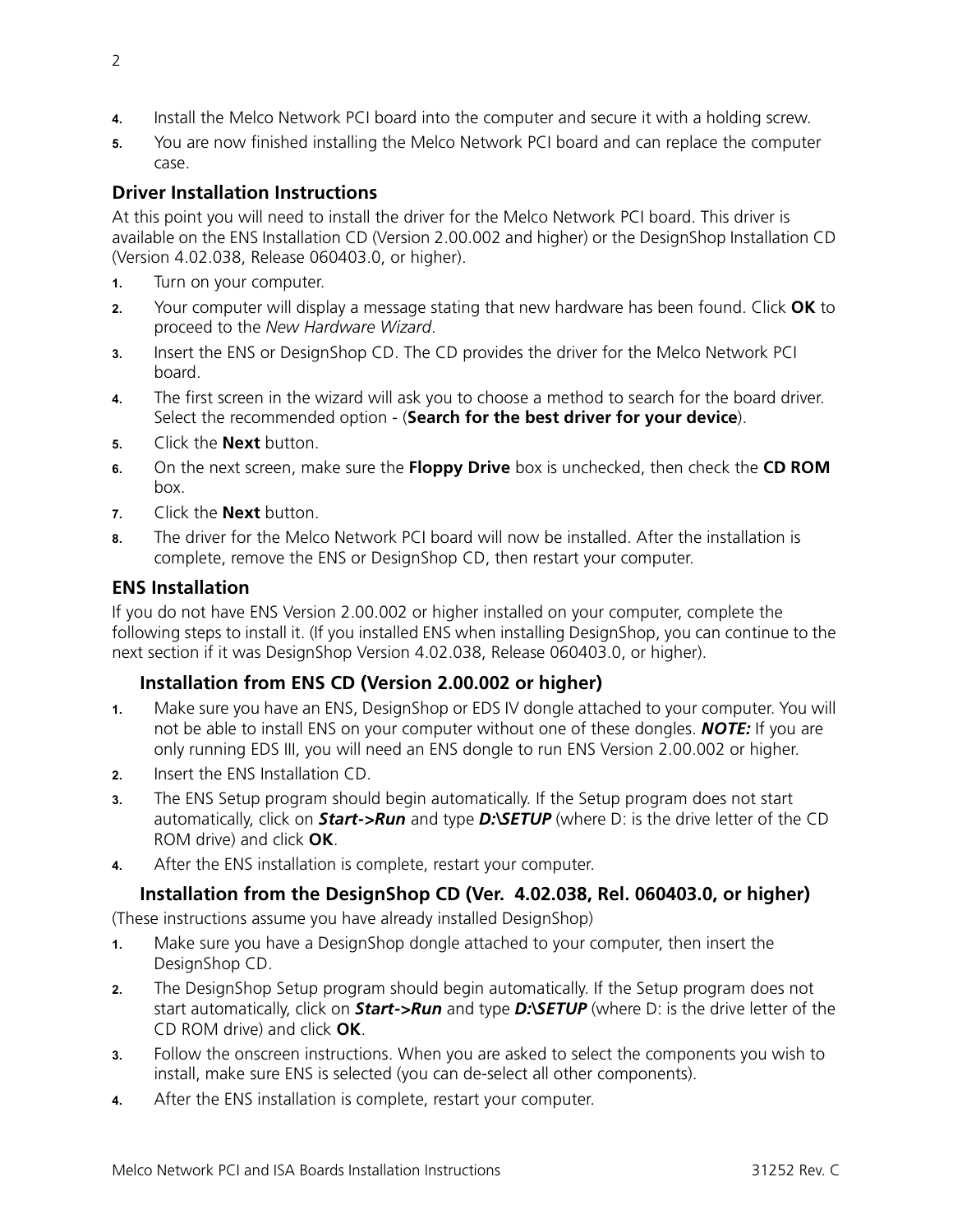## **ENS Settings**

You now need to enable the Melco Network PCI board in ENS.

- **1.** Click on *START->Programs->Melco Apps->ENS* to start ENS (or you can access ENS from DesignShop).
- **2.** Select *Tools->Properties*.
- **3.** Make sure the **StarLAN Enable** box is checked (enables StarLAN).

If you are not using Ethernet functionality, it is recommended that you disable Ethernet (uncheck **Ethernet Enable box**) in ENS.

- **4.** Click the **PCI** radio button.
- **5.** Select the unit number for each of your EMC machines.
- **6.** Click **OK**.

#### **Troubleshooting Guide**

**Properties** Configure | Alerts | StarLAN-Ethernet  $\odot$  PCI  $\overline{\mathbf{v}}$  Enable  $\nabla$  Enable  $C$  ISA Allow RSA Download Units: Server Name:  $IRQ$  3 Misc  $\vert \nabla \vert$ Adapter:  $\frac{3}{4}$  $\boxed{\mathbf{v}}$  $DMA$  1 SMC EZ Card PCI 10 Adapter  $\frac{5}{6}$  $\overline{\mathbb{F}}$ vo 1 Test **OK** Cancel Applu Help

If after following the installation instructions you receive an error that the Melco Network PCI board does not work, or it will not see the EMC peripheral correctly, follow the steps below to determine the problem.

There are three LEDs on the back of the Melco Network PCI board. These lights are the *WD* (*Watch Dog*) light, the *T/R* light and the *DT* light. There is a sticker on the board to identify the lights.



- **1.** When the PCB is installed in the computer and the computer is first turned on, the *WD* light will flash off and on. If this light does not come on at all, try a different slot in the computer to ensure the slot is good. If it does not come on in a different slot, the Melco Network PCI board will need to be replaced. (**NOTE**: The *WD* light will flash off and on until it connects with ENS properly. Once ENS is opened and everything is configured properly, the *WD* light will come on solid and stay this way until the computer is turned off and back on again.)
- **2.** If the *WD* light never becomes solid (it continues to flash) when going into ENS, an error is generated, or a window is displayed that states the Melco Network PCI board is not functioning, check the following:
	- a.) *Ensure the drivers are installed.* Right-click the **My Computer** icon on your desktop, then select **Properties** from the popup menu. Click the **Hardware** tab and click the **Device Manager** button. Check the **Device Manager Window** for the proper listing of the Melco Network PCI board (will be under Melco in the list) and that it does not have problems. If needed, re-install the board using the installation instructions.
	- b.) If re-installing the PCB and drivers does not fix the problem, go to a DOS prompt or Command Window (click the Windows **Start** button, then select *Accessories->Command Prompt* in the menu). Change to the drive with the ENS CD (type **E:**, where **E** is the letter of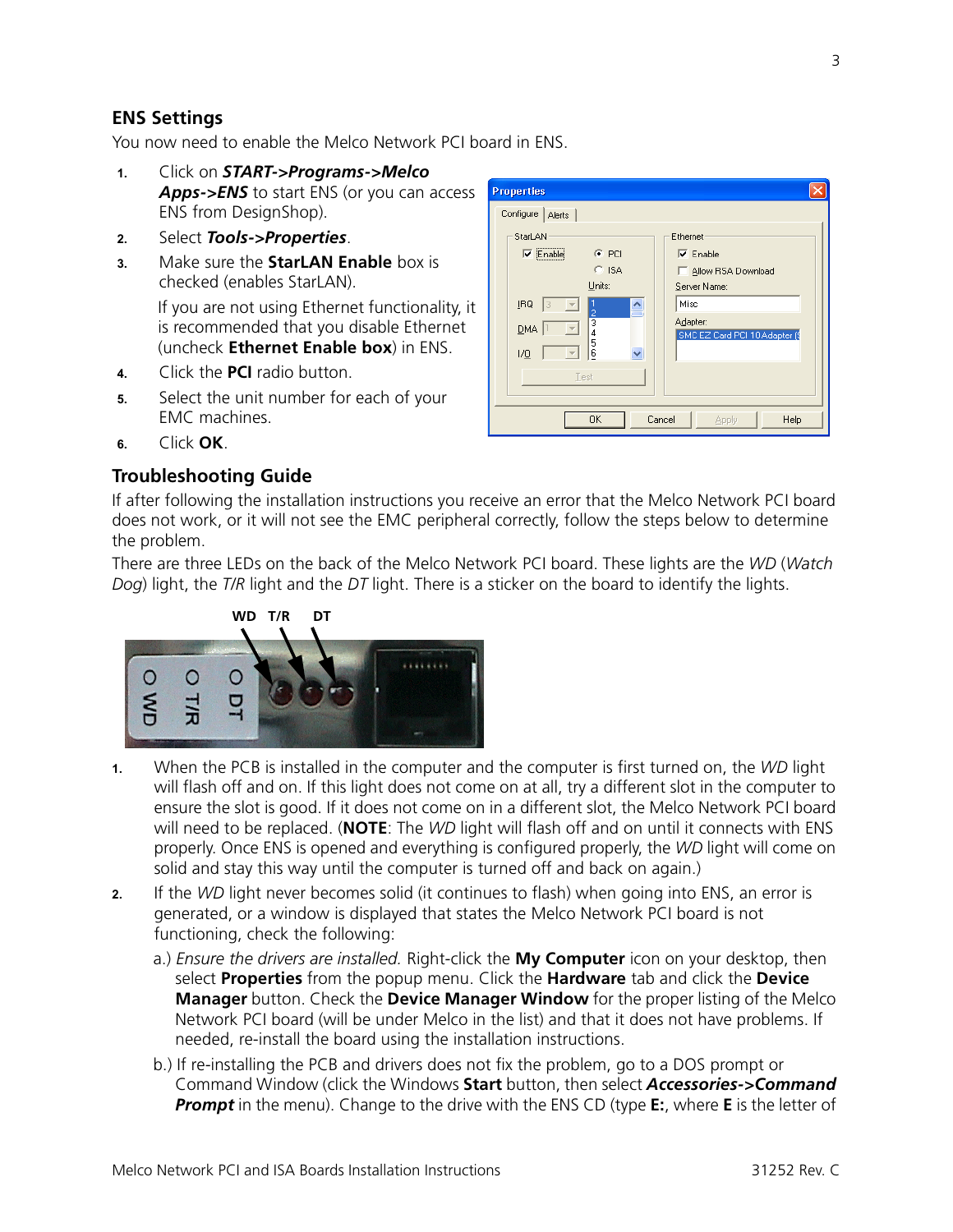your CD-ROM drive, then press ENTER). Type "wdregins" and press ENTER. This runs a program that puts the proper registry entries into the registry to load and call the drivers needed for the PCB to operate. It will display the results.

*Windows 2000 and XP will display:*

Creating driver entry... Failed

Starting driver entry... Failed

If the results say FAILED, this means the proper registry entries are there and loading correctly. It the results say OK, then it means the driver installation and registry entries were completed successfully for the first time.

*Windows 98 and ME will display:*

Creating driver entry... OK

Starting driver entry... Failed

WinDriver already exists in Win-98 registry

Dynamic Loading of (SYS) driver not available for WIN 98.

This is a Windows 98 limitation. Please reboot the system.

For a reboot free installation on 98, use the -VXD option

This display will always be the same in Windows 98 or ME. This is normal. The top line where it creates the driver entry must always say OK. This indicates the command was successful. The computer must be restarted for the changes to take effect.

- c.) Check to ensure that in *Tools->Properties* of ENS, **StarLan** is enabled (**Enable** box is checked) and **PCI** is checked. After making changes to these settings, exit ENS and re-open it to ensure these settings take effect. There should be no error messages when re-opening ENS.
- **3.** If the Melco Network PCI board seems to be installed properly but it will not communicate with the EMC peripherals, check the following. (**NOTE**: When the PCI PCB is communicating with an EMC peripheral the *DT* light will flicker. It only flickers when transmitting data. This should occur during download of the RSA file, the download of designs, and it should flicker when it is polling the machines connected to it for their status. It is normal for this light to be bright and then dim. What is not normal is for it to never flicker off and on.)
	- a.) Check that ENS has the proper unit number(s) enabled for the peripheral(s) and that the peripheral has the same unit number enabled in it.
	- b.) Check that a proper Melco StarLan Network cable is used. A telephone cable will not work.
- **4.** Disregard the *T/R* light. This light comes on when transmitting and off when receiving but is so dim it is not recognizable. This is normal operation for the *T/R* light.

If you continue to experience a problem with your board after completing this troubleshooting guide, contact Melco Service.

## **Melco Network ISA Board Installation Instructions**

The Melco Network ISA board is compatible with the following Windows operating systems:

- **•** Windows 95
- **•** Windows 98
- **•** Windows ME

The following steps are preliminary Windows 95/98© and Windows Millennium setup steps; they should be completed before you install DesignShop or ENS into a computer. These steps will help to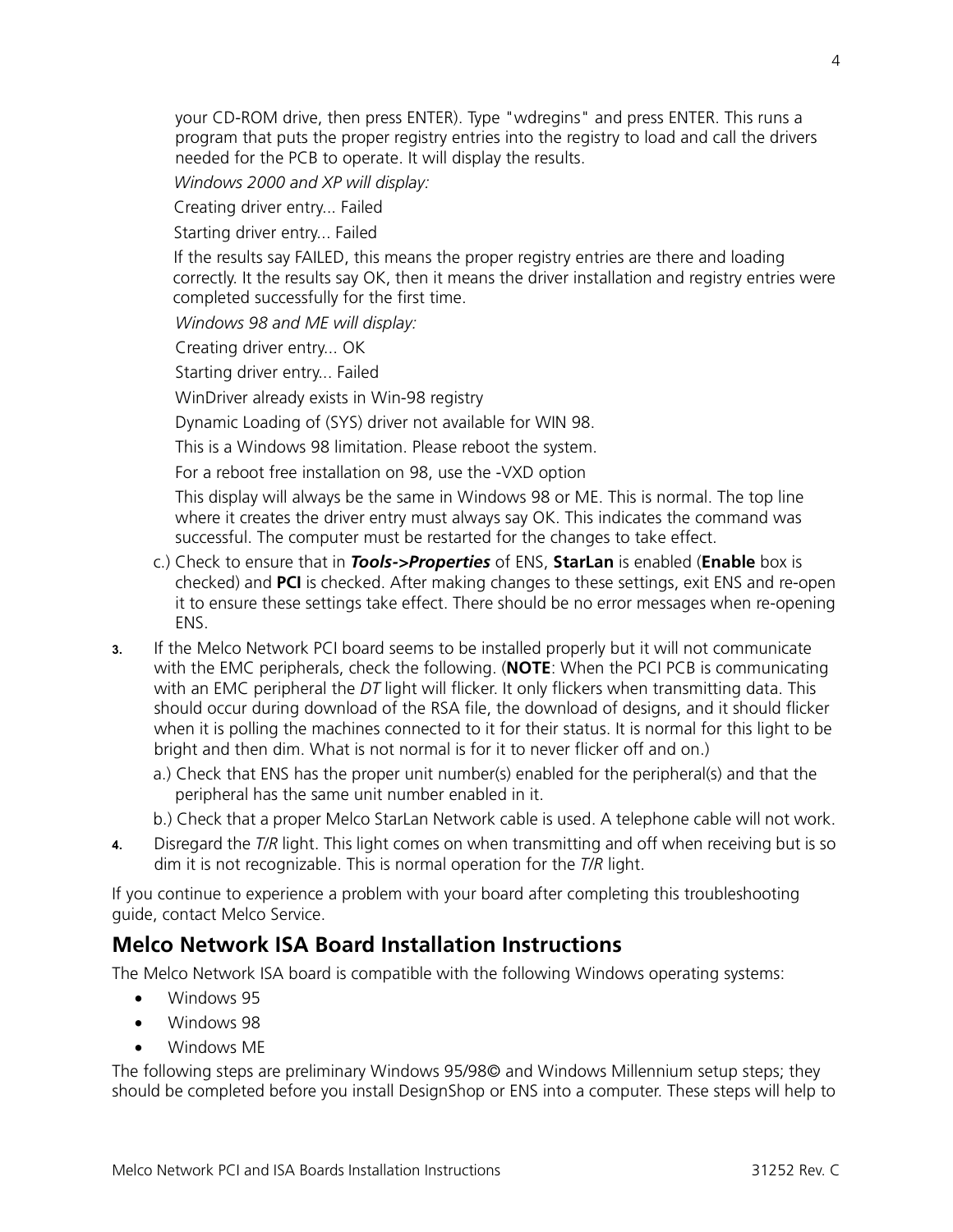determine the best settings for a Melco Network ISA board in a particular computer, and then reserve these settings so the Plug and Play feature of Windows cannot interfere with them.

#### **Setup Steps**

- **1.** Click on *Start->Settings->Control panel*; double-click **System**, and click **Device Manager** tab.
- **2.** Click the **Properties** button; you will see a list of IRQs currently in use.
- **3.** Look for the numbers missing from the list and write them down for IRQ.
- **4.** Click on the **Direct memory access (DMA)** button.
- **5.** Look for 00, 01, and 03 under **Setting** and write down the ones not on the list for DMA.
- **6.** Click on the **Reserve Resources** tab above and click **Add**.
- **7.** Select a number between 9 and 15 that was noted in step 3 and type it in for IRQ. Click **OK**.
- **8.** The number you typed in will appear under **Setting**.
- **9.** Click on the Direct memory access (DMA) button above and click **Add**.
- **10.** Select a number that was noted in step 5 and type it in for DMA. Click **OK**.
- **11.** The number you typed in will appear under **Setting**.
- **12.** Click on the **Input/output (I/O)** button and click **Add**.
- **13.** Type in 03e0 for the start value and 03e7 for the end value and click **OK**.
- *NOTE:* If the Melco Network ISA board is already installed in the computer, it may display a Resource Conflict Warning error. Click **OK**; the conflict it is seeing is normally with the Melco Network ISA. The I/O Address is the only resource used by the Melco Network ISA board that Windows will detect. If the Melco Network ISA board is not installed, and a Resource Conflict Warning error is displayed, answer **OK**. This will force the Plug and Play device using this address to use another, freeing up 03e0. This is a vary rare occurrence as address 03e0 is normally available in most computers.
- **14.** Click **OK** on the Computer Properties window. If Windows asks to quit and restart, click **NO**.
- **15.** Click **OK** or **Close** on the Device Manager window.
- **16.** Close the control panel.
- **17.** Click *Start->Programs->Melco Apps->Config*. Then click on the **Hardware** button.
- **18.** Under Network, select the IRQ that was selected in step 7 and enter it for IRQ.
- **19.** Under Network, select the DMA that was selected in step 10 and enter it for DMA.
- **20.** Under Network, select the I/O start address from step 13 and enter it for I/O Base.

## **Installing the Melco Network ISA Board**

- **1.** Shut down and turn off the computer and remove the case off of the computer.
- **2.** Discharge any static charge in your body by touching a non-painted area of the computer frame.
- **3.** Remove the screw that holds the Melco Network ISA board in place and remove the network board. If installing for the first time, locate an empty ISA expansion slot and remove the blank plate for the slot.
- **4.** Set the IRQ jumper to the IRQ set in step 7 of *Setup Steps*.
- **5.** Set the DMA jumpers (DREQ and DACK) to the DMA set in step 10 of *Setup Steps*.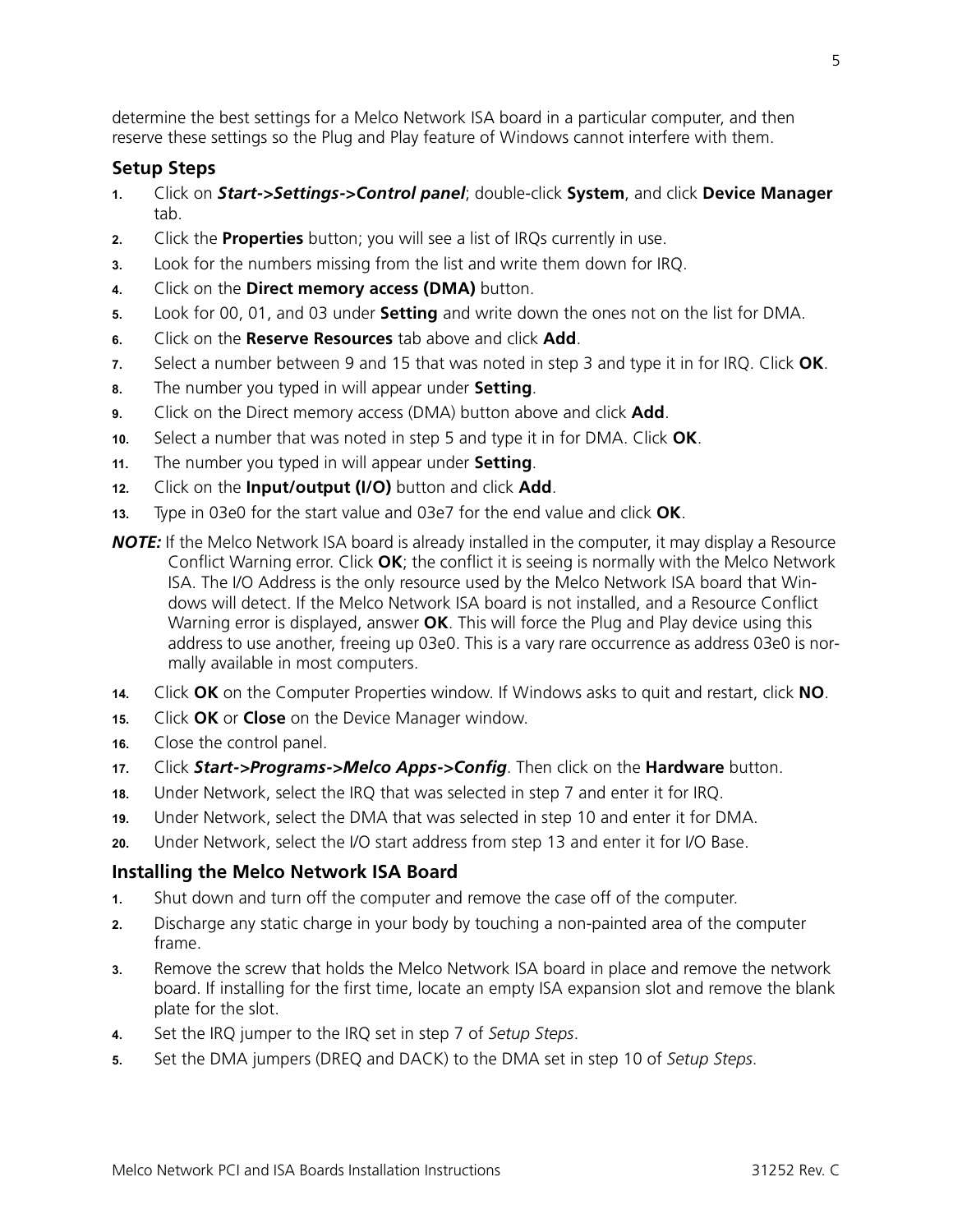- **6.** Set the I/O base Jumpers (JP1) to the I/O base set in step 13 of *Setup Steps*. There are three jumpers for the I/O base setting. Address 3e0 is the default setting (jumpers 2,1,0 ON) and can be left alone if this is the address to be used.
- **7.** Install the Melco Network ISA board into the computer and secure it with a holding screw.
- **8.** You are now finished configuring the Melco Network ISA board but it is recommended that you check to see that the embroidery software is communicating with the peripheral(s) before the computer case is re-installed. Further servicing may be required. If you are not able to establish communication to the peripheral(s), there may be a conflict in the computer CMOS setup if your computer mother board is Plug and Play compatible (most Pentium computers are). To determine if your mother board is Plug and Play compatible, consult the computer manual or contact your computer vendor. If your computer IS Plug and Play compatible, you must reserve your network board IRQ and DMA settings for a Legacy ISA board (in CMOS) usually under PnP/PCI config depending on the computer. For further information, see the note at the bottom of this procedure.



The I/O base jumpers (JP1 with numbers 2, 1, and 0 above each jumper) are located above the IRQ jumper.

There is a small switch between two of the RJ-45 peripheral jacks (J2 and J3) labeled S1. This switch is labeled with the words MELCO and STAR printed on the PCB. This switch MUST be switched to the MELCO side.

The peripheral cable needs to be plugged into either J1 or J2 (the jacks that are close together). The peripheral will NOT come online if it is plugged into the J3 jack (the J3 jack is separated from the other J1 and J2 jacks).

*NOTE***:** The settings (IRQ and DMA) that are reserved in the Windows Device Manager must also be reserved in **CMOS** on Pentium computers. With most computers, this is done by pressing the delete key when prompted shortly after the computer power is turned on. Once in CMOS, select PnP or PCI config. If RESOURCES CONTROLLED BY is set to AUTO, change it to MAN-UAL using PageUp or PageDown keys. Then set the IRQ and DMA setting for the network card from PnP to LEGACY ISA using PageUp or PageDown keys. Consult the computer or